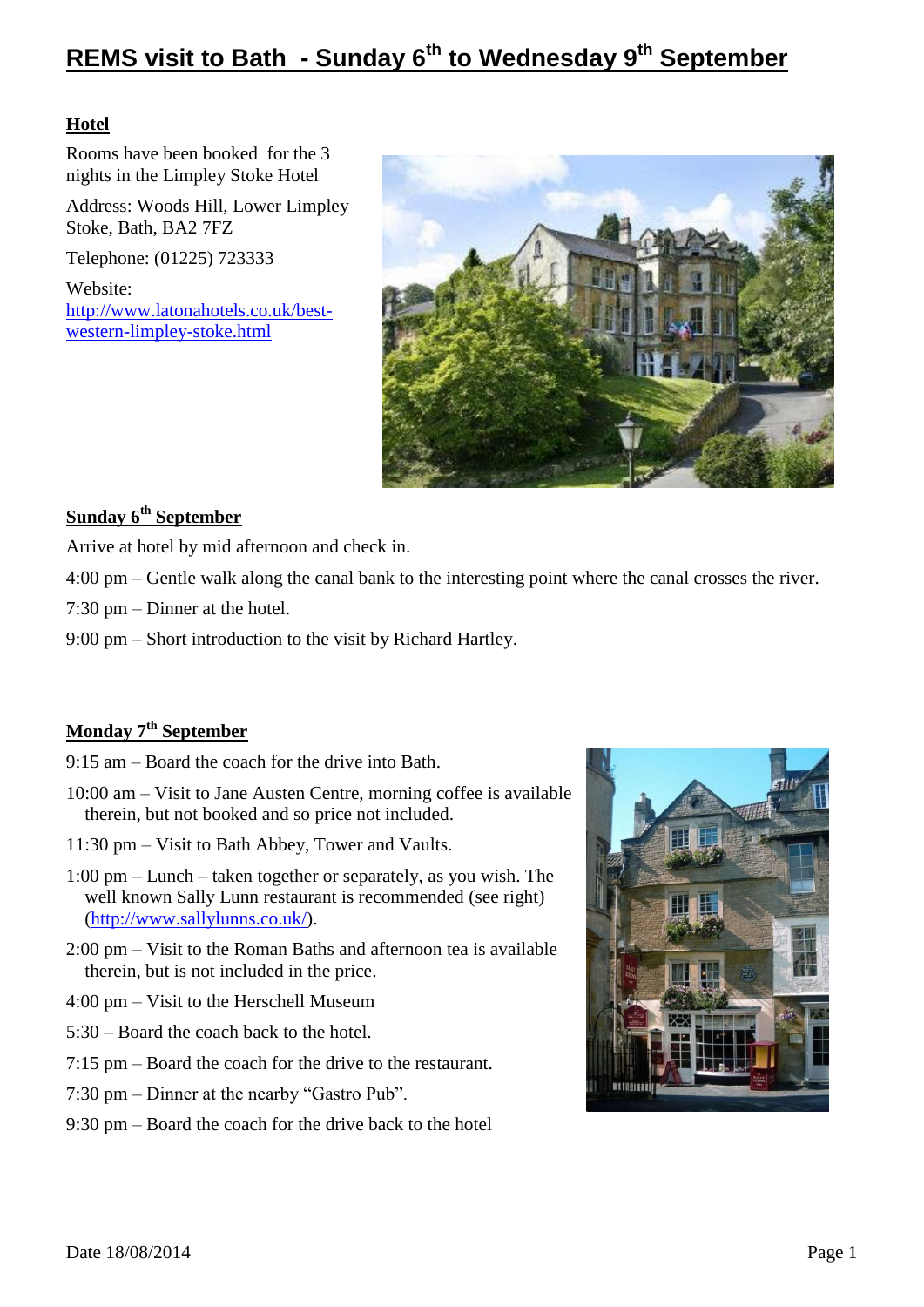# **Tuesday 8th September**

- 9:15 am Board the coach for the drive into Bath.
- 10:00 am A walk with an official guide in Bath, taking in some of the points of interest in and around the city centre: Guildhall – Assembly Rooms – Victoria Park – Royal Crescent (with visit to the museum at No 1 and morning coffee nearby) – The Circus – The Theatre – The New Bath Spa – other points of architectural interest.
- 1:00 pm Lunch taken together or separately, as you wish. Recommendations will be made. After lunch, you are free to wander around the side streets and shopping areas.
- 4:30 pm Canal/river cruise with tea and scones on board.
- 7:30 pm Dinner at the highly regarded "Eastern Eye" Indian Restaurant.
- 9:30 pm Board the coach for the drive back to the hotel.





# **Wednesday 9th September**

- 10:00 am Vacate hotel rooms and have a gentle walk through fields to the nearby village of Freshford, coffee at the local pub at about 11:15.
- 1:00 pm Visit the American Museum at Claverton Manor (see right), where, in addition to the museum, there are extensive gardens. Cafeteria style lunch are available.

Depart for home, when you want to.